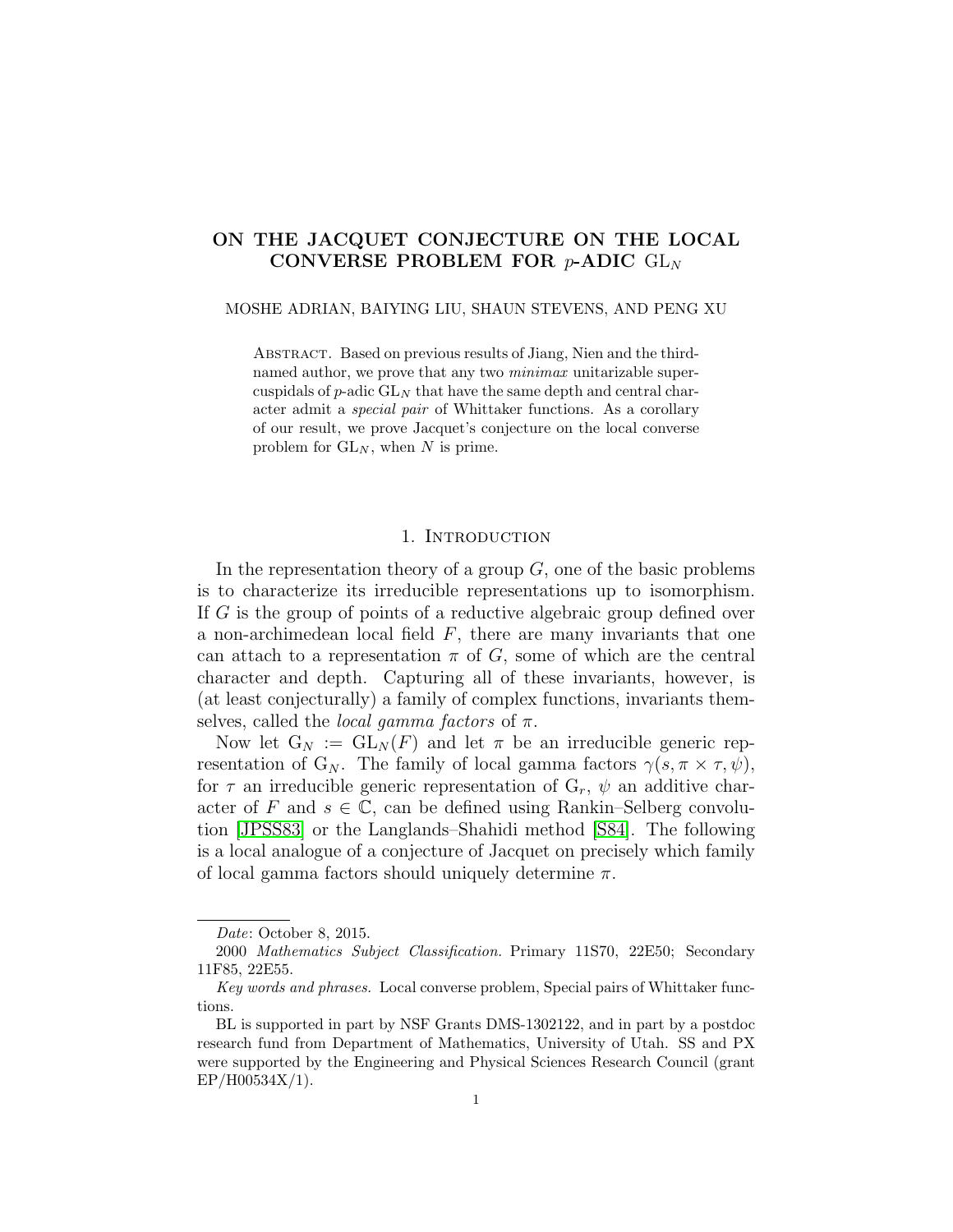<span id="page-1-0"></span>**Conjecture 1.1** (Local analogue of Jacquet's Conjecture). Let  $\pi_1, \pi_2$ be irreducible generic representations of  $G_N$ . If

$$
\gamma(s, \pi_1 \times \tau, \psi) = \gamma(s, \pi_2 \times \tau, \psi),
$$

as functions of the complex variable s, for all irreducible generic representations  $\tau$  of  $G_r$  with  $r = 1, \ldots, \lceil \frac{N}{2} \rceil$  $\frac{\tilde{N}}{2}$ , then  $\pi_1 \cong \pi_2$ .

We refer to the introductions of [\[Ch06\]](#page-14-0) and [\[JNS15\]](#page-15-2) for more related discussions on the previous known results on this conjecture.

In [\[JNS15,](#page-15-2) Section 2.4], Conjecture [1.1](#page-1-0) is shown to be equivalent to the same conjecture with the adjective "generic" replaced by "unitarizable supercuspidal" (recall that an irreducible representation is supercuspidal if it is not a subquotient of a properly parabolically induced representation, while all supercuspidal representations are generic). However, in the situation that  $\pi_1, \pi_2$  are both supercuspidal, it may be that the upper bound  $\left[\frac{N}{2}\right]$  is no longer sharp, at least within certain families of supercuspidals: for example, for simple supercuspidals (of depth  $\frac{1}{N}$ ), the upper bound may be lowered to 1 (see [\[BH14,](#page-14-1) Proposition 2.2] and [\[AL15,](#page-14-2) Remark 3.18] in general, and [\[X13\]](#page-15-3) in the tame case).

Thus, for  $m \geq 1$  an integer, it is convenient for us to say that irreducible supercuspidal representations  $\pi_1, \pi_2$  of  $G_N$  satisfy hypothesis  $\mathcal{H}_m$  if

 $(\mathcal{H}_m)$   $\gamma(s, \pi_1 \times \tau, \psi) = \gamma(s, \pi_2 \times \tau, \psi)$  as functions of the complex variable s, for all irreducible supercuspidal representations  $\tau$ of  $G_m$ .

For  $r \geq 1$ , we say that  $\pi_1, \pi_2$  satisfy hypothesis  $\mathcal{H}_{\leq r}$  if they satisfy hypothesis  $\mathcal{H}_m$ , for  $1 \leq m \leq r$ . Then we can state a family of "conjectures".

Conjecture  $\mathcal{J}(N,r)$ . If  $\pi_1, \pi_2$  are irreducible supercuspidal representations of  $G_N$  which satisfy hypothesis  $\mathcal{H}_{\leq r}$ , then  $\pi_1 \simeq \pi_2$ .

Thus the local analogue of Jacquet's conjecture is (equivalent to) Conjecture  $\mathcal{J}(N, \lceil \frac{N}{2} \rceil)$  $\left(\frac{N}{2}\right)$ , while Conjecture  $\mathcal{J}(N, N-2)$  is a Theorem due to Chen [\[Ch96,](#page-14-3) [Ch06\]](#page-14-0) and to Cogdell and Piatetski-Shapiro [\[CPS99\]](#page-14-4). On the other hand, examples in [\[Ch96\]](#page-14-3) show that Conjecture  $\mathcal{J}(4,1)$ is false, and similar examples show that  $\mathcal{J}(N,1)$  is false when N is composite.

Conjecture  $\mathcal{J}(N, \lceil \frac{N}{2} \rceil)$  $\binom{N}{2}$ ) is suggested by an analogous conjecture for automorphic representations as follows. Let k be a number field and set  $A = A_k$ , the ring of adeles of k.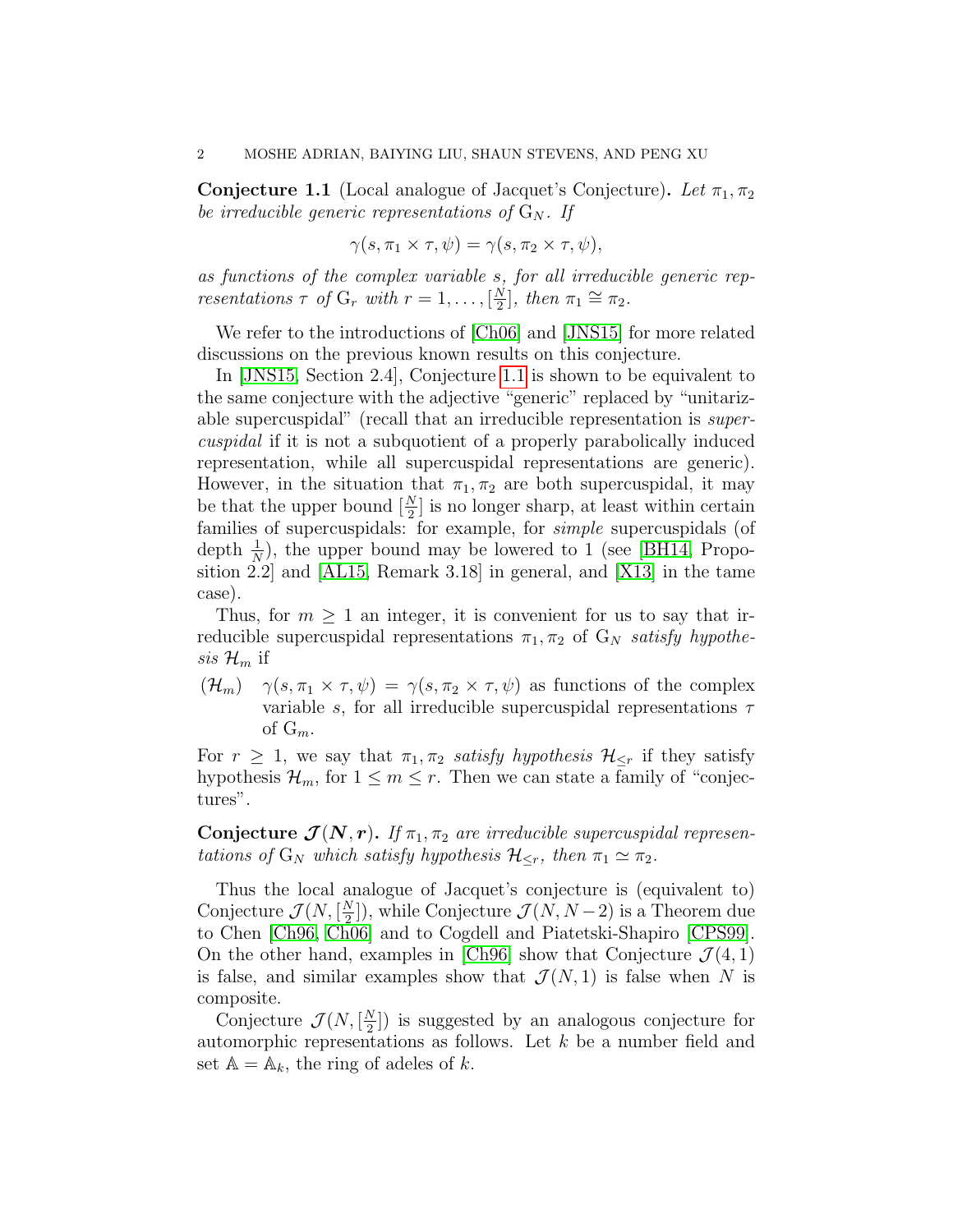<span id="page-2-0"></span>Conjecture 1.2 (Jacquet, [\[CPS99,](#page-14-4) Conjecture 1]). Suppose Π is an irreducible admissible generic representation of  $GL_N(\mathbb{A})$  whose central character  $\omega_{\Pi}$  is trivial on  $k^{\times}$  and whose L-function  $L(\Pi, s)$  is convergent in some half-plane. Suppose moreover that, for any cuspidal automorphic representation  $\Sigma$  of  $GL_r(\mathbb{A})$ , with  $1 \leq r \leq \lfloor \frac{N}{2} \rfloor$  $\frac{N}{2}$ , the corresponding L-functions  $L(s, \Pi \times \Sigma)$  and  $L(s, \widetilde{\Pi} \times \widetilde{\Sigma})$  are entire (for  $\widetilde{\Pi}$ and  $\widetilde{\Sigma}$  the contragredient representations of  $\Pi$  and  $\Sigma$  respectively), are bounded in vertical strips and satisfy the standard functional equation

$$
L(s, \Pi \times \Sigma) = \epsilon(s, \Pi \times \Sigma)L(1-s, \Pi \times \Sigma).
$$

Then  $\Pi$  is a cuspidal automorphic representation of  $GL_N(\mathbb{A})$ .

The heuristics behind Conjecture [1.2](#page-2-0) have been explained in [\[CPS99,](#page-14-4) Section 8]. Roughly speaking, if Π were automorphic but not cuspidal, then  $\Pi$  would be a constituent of an induced representation  $\text{Ind}(\Sigma_1 \otimes$  $\cdots \otimes \Sigma_s$ , where  $\Sigma_i$  is a cuspidal representation of  $\mathrm{GL}_{m_i}(\mathbb{A})$ , and at least one  $m_i$  is less than or equal to  $[\frac{N}{2}]$ . Then, for the corresponding  $\Sigma_i$ , the L-function  $L(s, \Pi \times \tilde{\Sigma}_i)$  should have a pole. Arguments similar to those in the proof of [\[CPS99,](#page-14-4) Section 7, Theorem] imply that, if Conjecture [1.2](#page-2-0) is true then so is Conjecture  $\mathcal{J}(N, \frac{N}{2})$  $\frac{N}{2}$ ]).

On the other hand, the literature does not seem to address the question about whether  $\mathcal{J}(N, 1)$  is false when N is prime or, more generally, whether conjecture  $\mathcal{J}(N, \lceil \frac{N}{2} \rceil)$  $\frac{N}{2}$ ]) is optimal. This is the subject of ongoing work of the first three named authors.

Finally we describe the contents of the paper and the scheme of the proof. In [\[JNS15\]](#page-15-2), Jiang, Nien and the third-named author introduced the notion of a special pair of Whittaker functions for a pair of irreducible unitarizable supercuspidal representations  $\pi_1, \pi_2$  of  $G_N$  (see Section [2\)](#page-4-0). They proved that if there is such a pair, and  $\pi_1, \pi_2$  satisfy hypothesis  $\mathcal{H}_{\leq [N/2]}$ , then  $\pi_1, \pi_2$  are equivalent. They also found special pairs of Whittaker functions in many cases, in particular the case of depth zero representations. Here we prove another case (the so-called *minimax* case), the simplest case left open in [\[JNS15\]](#page-15-2); as we will see, this is sufficient to prove Conjecture  $\mathcal{J}(N, \lceil \frac{N}{2} \rceil)$  $\binom{N}{2}$ ) in the case that N is prime, and we hope that it will be a first step in an inductive proof allowing all  $N$  to be treated (in the same way that the supercuspidal representations of  $G_N$  are constructed inductively in  $|BK93|$ . It is worth noting that when  $N$  is prime, only representations which are twists of depth zero representations are treated in [\[JNS15\]](#page-15-2).

Each supercuspidal representation  $\pi$  of  $G_N$  is irreducibly induced from a representation of a compact-mod-centre subgroup, which we call an extended maximal simple type [\[BK93,](#page-14-5) §6]; amongst the data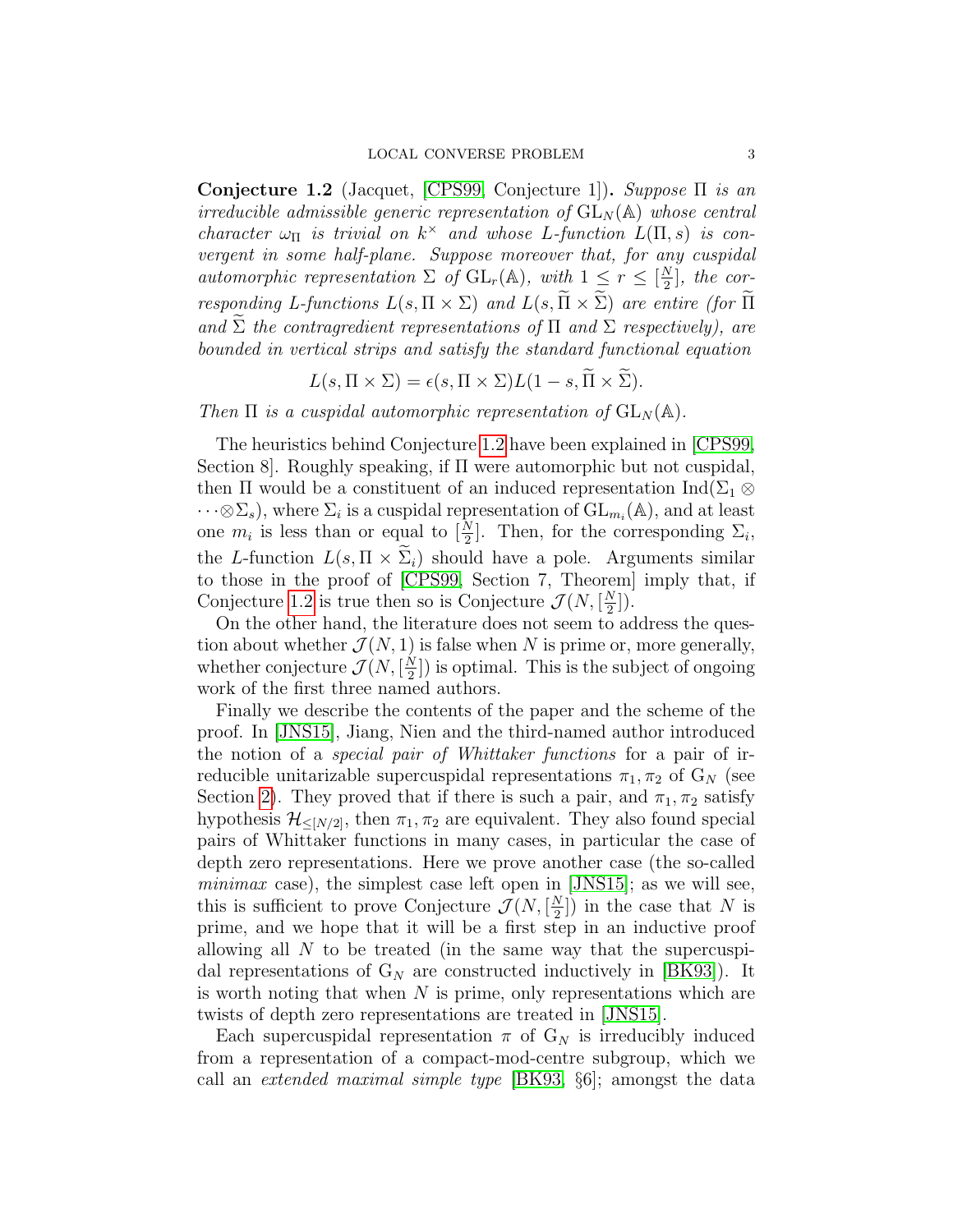from which this is built, is a *simple stratum* [ $\mathfrak{A}, n, 0, \beta$ ], and the degree of the field extension  $F[\beta]/F$  is called the *degree* deg( $\pi$ ) of  $\pi$ . We say that the representation  $\pi$  is max if deg( $\pi$ ) = N, and minimax if it is max and the element  $\beta$  is minimal in the sense of [\[BK93,](#page-14-5) (1.4.14)] (see Section [3](#page-5-0) for recollections).

In [\[JNS15\]](#page-15-2), the authors also prove that, if  $\pi_1, \pi_2$  are not both max and satisfy hypothesis  $\mathcal{H}_{\leq [N/2]}$ , then they are equivalent. Thus, in order to settle Jacquet's conjecture, the only remaining case is that of max representations, and here we treat the case of minimax representations. The reduction of the general max case to the minimax case is the subject of future work.

After preparing the ground in Sections [5,](#page-8-0) [6,](#page-9-0) we prove that any pair of minimax unitarizable supercuspidal representations of  $G_N$  with the same (positive) depth and central character possesses a special pair of Whittaker functions (see Proposition [7.2\)](#page-13-0).

Finally, when  $N$  is prime, any irreducible supercuspidal representation is a twist by some character of either a depth zero representation or of a minimax supercuspidal representation. Jacquet's conjecture then follows from the results in [\[JNS15\]](#page-15-2) and a reduction to representations which are of minimal depth among their twists (see Section [4\)](#page-6-0).

Acknowledgements. This material is based upon work supported by the National Science Foundation under agreement No. DMS-1128155. Any opinions, findings and conclusions or recommendations expressed in this material are those of the authors and do not necessarily reflect the views of the National Science Foundation. We also thank the referee for pointing out an embarrassing error and for helpful comments on the previous version of the paper, which make it more readable.

1.1. **Notation.** Throughout,  $F$  is a locally compact nonarchimedean local field, with ring of integers  $\mathfrak{o}_F$ , maximal ideal  $\mathfrak{p}_F$ , and residue field  $k_F$  of cardinality  $q_F$  and characteristic p; we also write  $\nu_F$  for the normalized valuation on F, with image  $\mathbb{Z}$ , and  $|\cdot|$  for the normalized absolute value on F, with image  $q_F^{\mathbb{Z}}$  $\mathbb{Z}_F^{\mathbb{Z}}$ . We use similar notation for finite extensions of F. We fix once and for all an additive character  $\psi_F$  of F which is trivial on  $\mathfrak{p}_F$  and nontrivial on  $\mathfrak{o}_F$ .

For  $r \geq 1$ , we set  $G_r = GL_r(F)$ , and denote by  $U_r$  the unipotent radical of the standard Borel subgroup  $B_r$  of  $G_r$ , consisting of upper-triangular matrices. We denote by  $\psi_r$  the standard nondegenerate character of  $U_r$ , given by

$$
\psi_r(u) = \psi_F\left(\sum_{i=1}^{r-1} u_{i,i+1}\right),\,
$$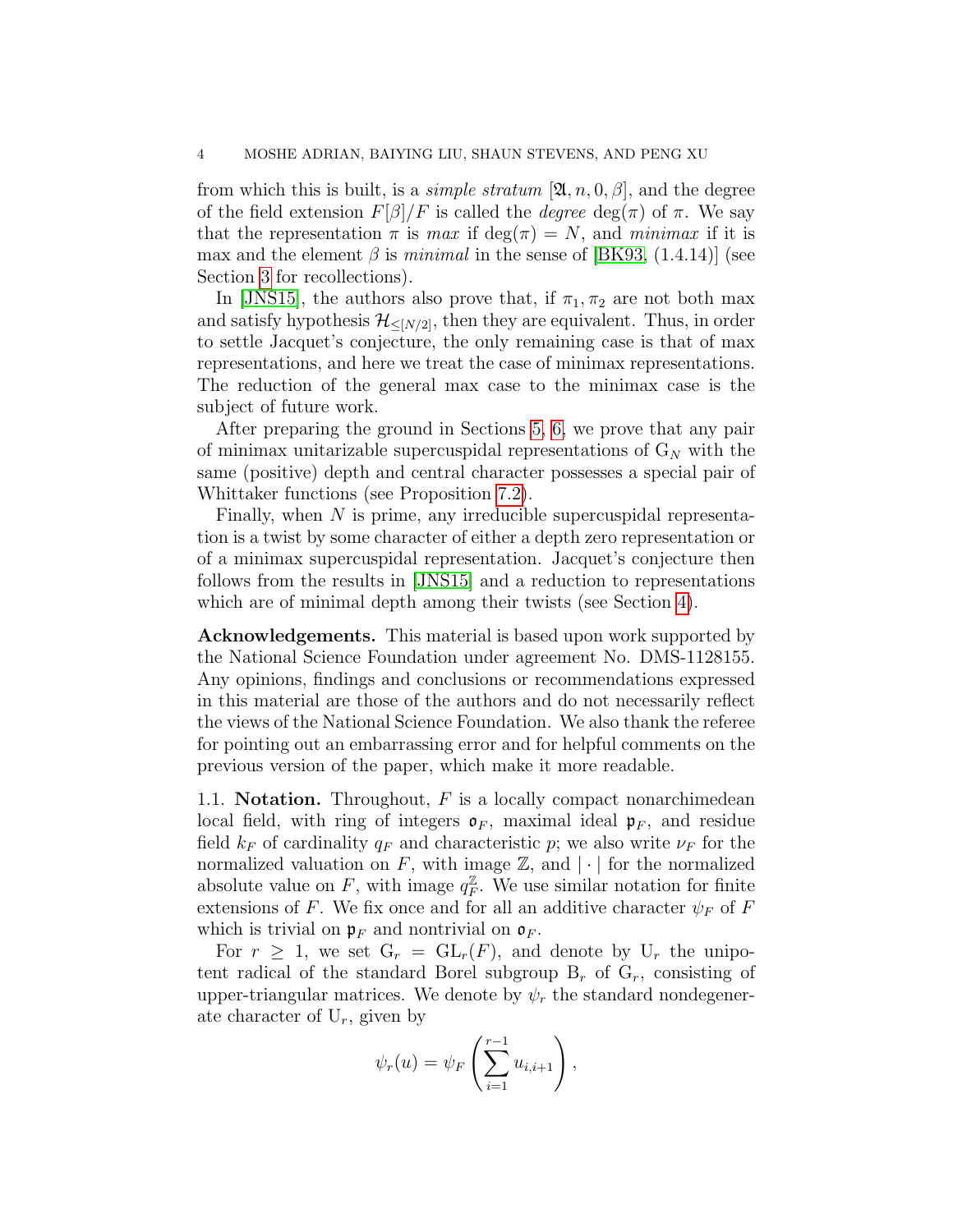where  $(u_{ii})$  is the matrix of  $u \in U_r$ . We also denote by  $Z_r$  the centre of  $G_r$ , and by  $P_r$  the standard mirabolic subgroup consisting of matrices with last row equal to  $(0, \ldots, 0, 1)$ .

We fix an integer  $N \geq 2$  and abbreviate  $G = G_N$ . We also put  $V =$  $F^N$  and  $A = \text{End}_F(V)$ , and identify G with  $\text{Aut}_F(V)$  via the standard basis of  $F^N$ .

All representations considered are smooth representations with complex coefficients.

#### 2. Special pairs of Whittaker functions

<span id="page-4-0"></span>In this section, we recall the main results on special pairs of Whittaker functions. For further background, we refer to [\[JNS15\]](#page-15-2) and the references therein.

Let  $\pi$  be an irreducible supercuspidal representation of G. By the existence and uniqueness of local Whittaker models,  $\text{Hom}_G(\pi, \text{Ind}_{U_N}^G \psi_N)$ is a one-dimensional space, and we write  $\mathcal{W}(\pi, \psi_N)$  for the image of any non-zero map in this space. A Whiteheld function for  $\pi$  is any function  $W \in \mathcal{W}(\pi, \psi_N)$ . In [\[JNS15\]](#page-15-2), the following definitions were introduced.

**Definition 2.1.** Let  $\pi$  be an irreducible unitarizable supercuspidal representation of G and let  $K$  be a compact-mod-centre open subgroup of G. A nonzero Whittaker function W for  $\pi$  is called **K**-special if the support of W satisfies  $\text{Supp}(W) \subseteq U_N\mathbf{K}$ , and

$$
W(k^{-1}) = \overline{W(k)} \text{ for all } k \in \mathbf{K},
$$

where  $\overline{z}$  denotes the complex conjugate of  $z \in \mathbb{C}$ .

**Definition 2.2.** For  $i = 1, 2$ , let  $\pi_i$  be an irreducible unitarizable supercuspidal representation of G and let  $W_i$  be a nonzero Whittaker function for  $\pi_i$ . Suppose moreover that  $\pi_1, \pi_2$  have the same central character. Then  $(W_1, W_2)$  is called a special pair of Whittaker functions for the pair  $(\pi_1, \pi_2)$  if there exists a compact-mod-centre open subgroup **K** of G such that  $W_1$  and  $W_2$  are both **K**-special and

$$
W_1(p) = W_2(p), \text{ for all } p \in P_N.
$$

The condition in this definition that the representations have the same central character is rather mild in our situation since, by [\[JNS15,](#page-15-2) Corollary 2.7, if  $\pi_1, \pi_2$  are irreducible supercuspidal representations of G which satisfy hypothesis  $\mathcal{H}_1$ , then they have the same central character.

The following is one of the main results in [\[JNS15\]](#page-15-2), which provides a general approach to proving Conjecture  $\mathcal{J}(N, \frac{N}{2})$  $\frac{N}{2}$ ]).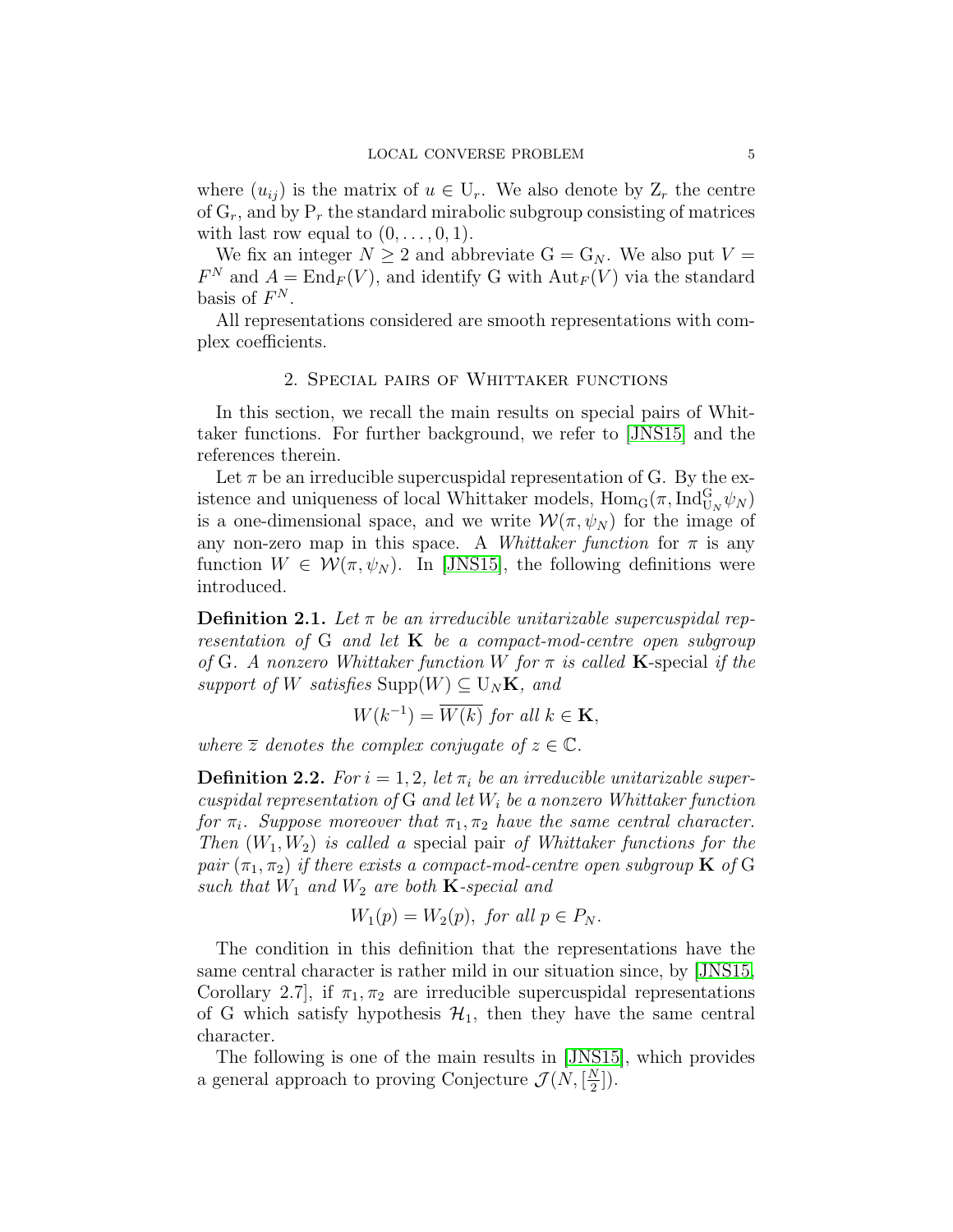<span id="page-5-1"></span>**Proposition 2.3** ([\[JNS15,](#page-15-2) Theorem 1.5]). Let  $\pi_1$ ,  $\pi_2$  be irreducible unitarizable supercuspidal representations of G which have a special pair of Whittaker functions and satisfy hypothesis  $\mathcal{H}_{\leq [N/2]}$ . Then  $\pi_1 \simeq \pi_2$ .

# 3. STRATA

<span id="page-5-0"></span>In order to use Proposition [2.3,](#page-5-1) we need to recall some parts of the construction of supercuspidal representations in [\[BK93\]](#page-14-5), in particular the notion of a stratum.

We begin with a hereditary  $\mathfrak{\sigma}_F$ -order  $\mathfrak{A}$  in  $A = \mathrm{End}_F(V)$ , with Jacobson radical  $\mathfrak{P}$ , and we denote by  $e = e(\mathfrak{A}|\mathfrak{o}_F)$  the  $\mathfrak{o}_F$ -period of  $\mathfrak{A}$ , that is, the integer such that  $\mathfrak{p}_F \mathfrak{A} = \mathfrak{P}^e$ . For any such hereditary order  $\mathfrak{A}$ , there is an ordered basis with respect to which  $\mathfrak{A}$  is in *standard form*, that is, it consists of matrices with coefficients in  $\mathfrak{o}_F$  which are block upper-triangular modulo  $\mathfrak{p}_F$ . Such a basis can be found as follows.

Recall that an  $\mathfrak{o}_F$ -lattice chain in V is a set of  $\mathfrak{o}_F$ -lattices which is linearly ordered by inclusion and invariant under multiplication by scalars in  $F^{\times}$ . Then there is a unique  $\mathfrak{o}_F$ -lattice chain  $\mathfrak{L} = \{L_i \mid i \in \mathbb{Z}\}\$ in V such that  $\mathfrak{A} = \{x \in A \mid xL_i \subseteq L_i \text{ for all } i \in \mathbb{Z}\}\.$  (The set  $\mathfrak{L}$  is uniquely determined by  $\mathfrak{A}$ , though the base point  $L_0$  for the indexing is arbitrary.) For  $i = 0, \ldots, e-1$ , we choose an ordered set  $\mathcal{B}_i$  of vectors in  $L_i$  whose image in  $L_i/L_{i+1}$  is a basis and then the ordered basis obtained by concatenating  $\mathcal{B}_0, \ldots, \mathcal{B}_{e-1}$  is as required.

A hereditary order  $\mathfrak A$  gives rise to a parahoric subgroup  $U(\mathfrak A)$  =  $U^0(\mathfrak{A}) = \mathfrak{A}^{\times}$  of G, together with a filtration by normal open subgroups  $U^n(\mathfrak{A}) = 1 + \mathfrak{P}^n$ , for  $n \geq 1$ , as well as a compact-mod-centre subgroup  $\mathfrak{K}(\mathfrak{A}) = \{ g \in \mathcal{G} \mid g \mathfrak{A} g^{-1} = \mathfrak{A} \},\$  the normalizer of  $\mathfrak{A}$  in G. We also get a "valuation"  $\nu_{\mathfrak{A}}$  on A by  $\nu_{\mathfrak{A}}(x) = \sup\{n \in \mathbb{Z} \mid x \in \mathfrak{P}^n\},\$ and, for  $x \in F$ , we have  $\nu_{\mathfrak{A}}(x) = e(\mathfrak{A}|\mathfrak{o}_F)\nu_F(x)$ .

A stratum in A is a quadruple  $[\mathfrak{A}, n, r, \beta]$ , where  $\mathfrak A$  is a hereditary  $\mathfrak o_F$ order,  $n \ge r \ge 0$  are integers, and  $\beta \in \mathfrak{P}^{-n}$ . Strata  $[\mathfrak{A}, n, r, \beta_i]$ , with  $i =$ 1, 2, are called *equivalent* if  $\beta_1 - \beta_2 \in \mathfrak{P}^{-r}$ . Thus, when  $r \geq \left[\frac{n}{2}\right]$  $\frac{n}{2}$ , the equivalence class of a stratum  $[\mathfrak{A}, n, r, \beta]$  corresponds to a character  $\psi_{\beta}$ of  $U^{r+1}(\mathfrak{A}),$  trivial on  $U^{n+1}(\mathfrak{A}),$  via

$$
\psi_{\beta}(x) = \psi_F \circ \text{tr}_{A/F}(\beta(x-1)), \text{ for } x \in U^{r+1}(\mathfrak{A}).
$$

The stratum  $[\mathfrak{A}, n, r, \beta]$  is called *pure* if  $E = F[\beta]$  is a field with  $E^{\times} \subseteq$  $\mathfrak{K}(\mathfrak{A}),$  and  $\nu_{\mathfrak{A}}(\beta) = -n$ . A pure stratum  $[\mathfrak{A}, n, r, \beta]$  is called *simple* if  $r < -k_0(\beta, \mathfrak{A})$ , where  $k_0(\beta, \mathfrak{A})$  is an invariant whose definition we do not recall here (see [\[BK93,](#page-14-5) Definition 1.4.5]). In particular, a stratum of the form  $[\mathfrak{A}, n, n-1, \beta]$  is simple if and only if  $\beta$  is minimal over F in the sense of  $[BK93, (1.4.14)]$  $[BK93, (1.4.14)]$ , that is: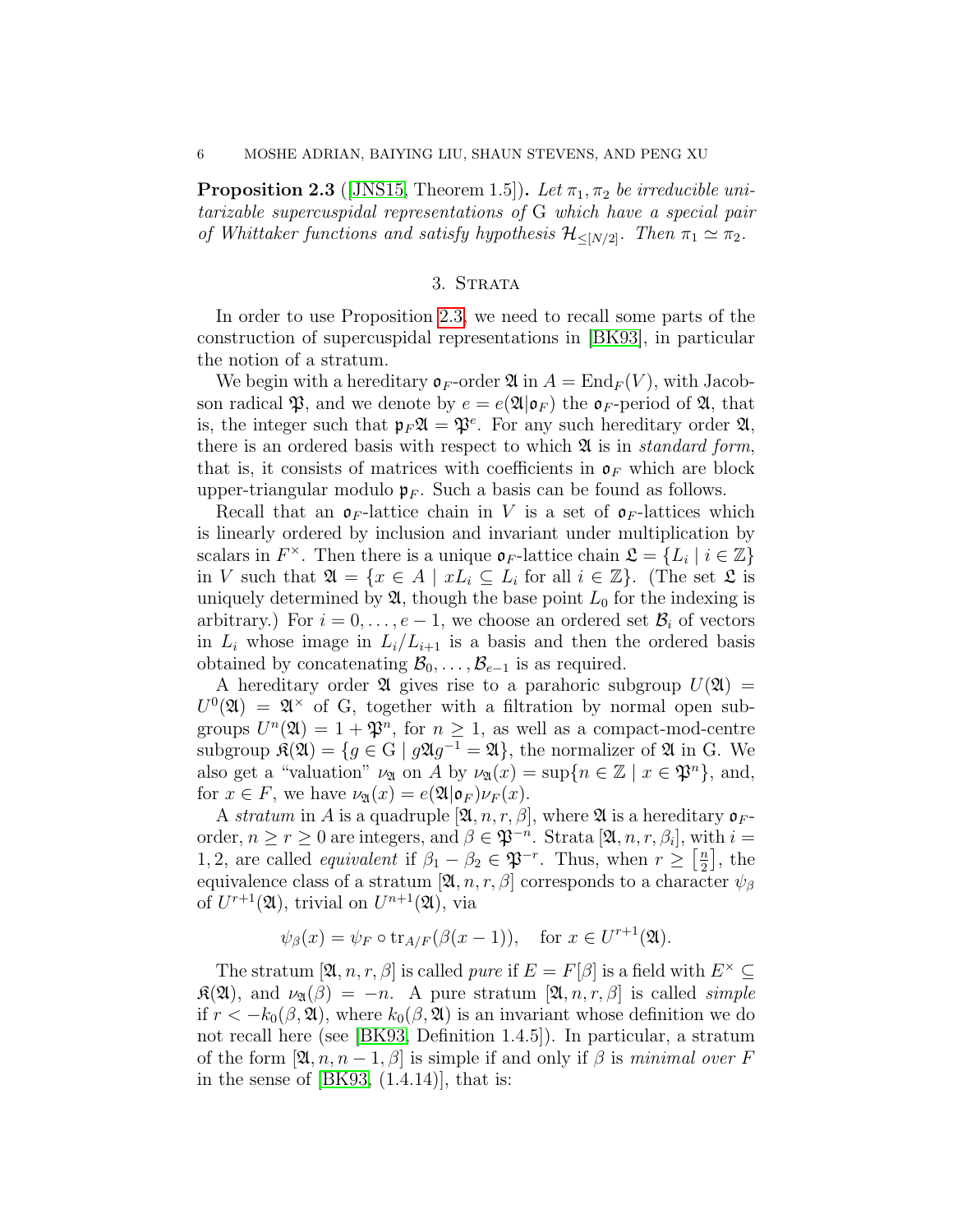- (i)  $\nu_E(\beta)$  is coprime to the ramification index  $e = e(E/F)$ ; and
- (ii) if  $\varpi_F$  is any uniformizer of F, then the image of  $\varpi_F^{-\nu_E(\beta)}\beta^e + \mathfrak{p}_E$ in  $k_E$  generates the residue field extension  $k_E/k_F$ .

We call a simple stratum of the form  $[\mathfrak{A}, n, n-1, \beta]$  a minimal stratum; a special case is when  $\beta \in F$ , in which case we say the stratum is scalar.

Finally, we call a simple stratum of the form  $[\mathfrak{A}, n, n-1, \beta]$  minimax, if the extension  $E = F[\beta]/F$  is maximal in A (that is, of degree N), in which case  $n = -\nu_E(\beta)$  and  $e(\mathfrak{A}|\mathfrak{o}_F) = e(E/F)$  so they are coprime.

The first step in the construction and classification of the positive depth supercuspidal representations of G in [\[BK93\]](#page-14-5) is to prove that any such representation  $\pi$  contains a simple stratum  $[\mathfrak{A}, n, n-1, \beta]$ , in the sense that  $\text{Hom}_{U^{n}(\mathfrak{A})}(\psi_{\beta}, \pi) \neq 0$ . The depth  $\ell(\pi)$  of  $\pi$  is then the depth  $n/e(\mathfrak{A}|\mathfrak{o}_F)$  of any such simple stratum; this is independent of any choices, as is the degree of the extension  $E = F[\beta]/F$ . In particular, if  $\pi$  contains a minimax stratum [ $\mathfrak{A}, n, n-1, \beta$ ], then n and  $e = e(E/F)$ are determined by the depth  $\ell(\pi) = n/e$ , since they are coprime, as is the residue class degree  $f = f(E/F) = N/e$ . For more details, see for example [\[KM90,](#page-15-4) Proposition 1.14].

**Remark 3.1.** If  $\pi$  is an essentially tame positive depth supercuspidal representation, then it arises from an admissible pair  $(K/F, \xi)$  of degree N, where  $\xi$  is a character of  $K^{\times}$ , non-trivial on  $U_K^r$  but trivial on  $U_K^{r+1}$ , for some  $r \geq 1$ . In this case,  $\pi$  contains a minimax stratum if and only if the restriction of  $\xi$  to  $U_K^r$  does not factor through any proper norm map.

## 4. Twisting by characters

<span id="page-6-0"></span>In this section, we give a modest reduction of Conjecture  $\mathcal{J}(N,r)$  to supercuspidal representations which are of minimal depth amongst all representations obtained from them by twisting by a character.

For  $\pi$  a representation of G and  $\chi$  a character of  $F^{\times}$ , we write  $\pi \chi$ for the representation  $\pi \otimes \chi \circ \det \phi$  G. We say that an irreducible supercuspidal representation  $\pi$  of G is *of minimal depth in its twist* class if

 $\ell(\pi \chi) \geq \ell(\pi)$ , for all characters  $\chi$  of  $F^{\times}$ .

The following lemma is well-known but we include its proof for lack of a precise reference. (The case  $N = 2$  can be found in [\[BH06,](#page-14-6) 13.3 Theorem] while the general case can be extracted from [\[C84,](#page-14-7) §4].)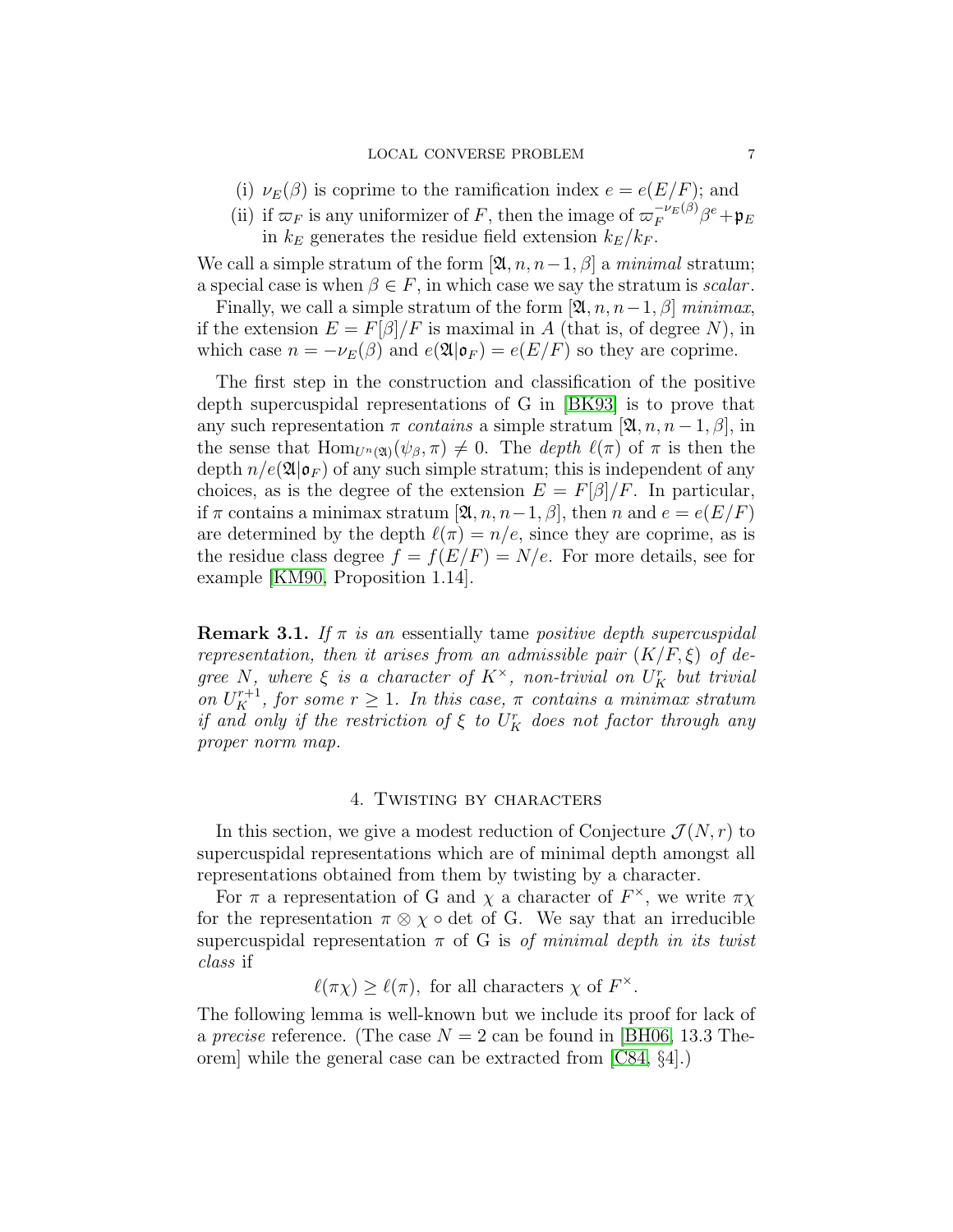**Lemma 4.1.** An irreducible supercuspidal representation  $\pi$  of G is of minimal depth in its twist class if and only if it does not contain a scalar stratum.

In the case that  $N$  is prime, this implies that any minimal stratum contained in an irreducible supercuspidal representation of minimal depth in its twist class is a minimax stratum. (One can also see this directly from the classification of Carayol [\[C84\]](#page-14-7) – see also [\[B87,](#page-14-8) p209].)

*Proof.* Let  $\chi$  be a character of  $F^{\times}$  of depth r, so that  $r \geq 0$  is minimal such that  $\chi$  is trivial on  $U^{r+1}(\mathfrak{o}_F)$ . For  $\mathfrak A$  a hereditary  $\mathfrak{o}_F$ -order of period  $e = e(\mathfrak{A}|\mathfrak{o}_F)$ , the determinant maps  $U^{n+1}(\mathfrak{A})$  surjectively onto  $U^{[\frac{n}{e}]+1}(\mathfrak{o}_F);$  thus  $\chi \circ \det |U^{re}(\mathfrak{A})|$  is a non-trivial character, which is trivial on restriction to  $U^{re+1}(\mathfrak{A})$ . Moreover, if  $r > 0$  then this character takes the form  $\psi_{\alpha}$ , for a scalar stratum [ $\mathfrak{A}, re, re-1, \alpha$ ] and, conversely, any scalar stratum arises in this way as the restriction of a character of  $F^{\times}$  composed with the determinant.

Suppose now that  $\pi$  is an irreducible representation of G containing a scalar stratum  $[\mathfrak{A}, n, n-1, \alpha]$  and let  $\chi$  be a character of  $F^{\times}$  such that  $\chi \circ \det |U^n(\mathfrak{A})| = \psi_\alpha$ . Then  $\pi \chi^{-1}$  contains the trivial character of  $U^n(\mathfrak{A})$  so has depth strictly smaller than  $n/e(\mathfrak{A}) = \ell(\pi)$ . Thus  $\pi$  is not of minimal depth in its twist class.

Conversely, suppose that  $\pi$  is not of minimal depth in its twist class and let  $\chi$  be a character of  $F^{\times}$  such that  $\pi' = \pi \chi^{-1}$  is of minimal depth in the twist class; in particular,  $\ell(\pi') < \ell(\pi)$ .

Suppose first that  $\ell(\pi') > 0$  and let  $[\mathfrak{A}, n, n-1, \beta]$  be a minimal stratum contained in  $\pi'$ , which we now know cannot be scalar. Denote by r the level of  $\chi$  and, if  $r > 0$ , by  $[\mathfrak{A}, re, re-1, \alpha]$  a scalar stratum such that  $\chi \circ \det |U^{re}(\mathfrak{A}) = \psi_{\alpha}$ , as above. If  $re < n$  then  $\pi = \pi' \chi$  also contains the character  $\psi_{\beta} | U^{n}(\mathfrak{A}),$  so that  $\ell(\pi) = \ell(\pi')$ , which is absurd. Similarly, if  $re = n$  then  $r > 0$  and  $\pi$  contains the character  $\psi_{\beta}\psi_{\alpha}$ of  $U^{n}(\mathfrak{A})$ , which corresponds to the minimal stratum  $[\mathfrak{A}, n, n-1, \beta+\alpha]$ ; we again get the contradiction that  $\ell(\pi) = \ell(\pi')$ . Thus  $re > n$  and  $\pi$ contains the character  $\psi_{\alpha}$  of  $U^{re}(\mathfrak{A})$ ; that is,  $\pi$  contains the scalar stratum [ $\mathfrak{A}, re, re-1, \alpha$ ], as required.

The case  $\ell(\pi') = 0$  is similar, using the fact that  $\pi'$  then contains the trivial character of  $U^1(\mathfrak{A})$ , with  $\mathfrak{A}$  a maximal  $\mathfrak{o}_F$ -order in A.

We will not recall here the definitions of local factors of pairs of supercuspidal representations from [\[JPSS83\]](#page-15-0). However, from the definitions (see also [\[JPSS83,](#page-15-0) Theorem 2.7]), a straightforward check shows the following, which is surely well-known.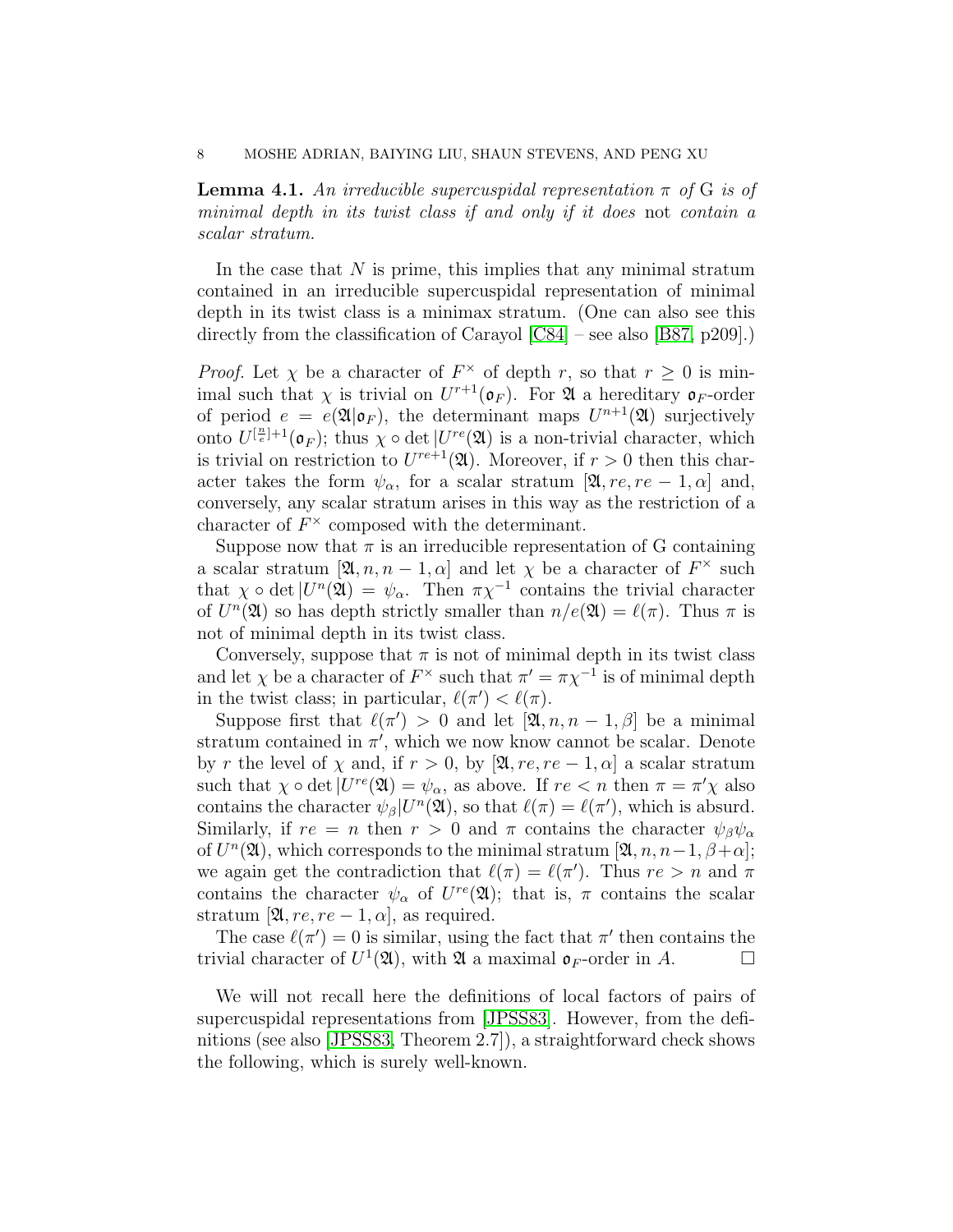<span id="page-8-1"></span>**Lemma 4.2.** Let r be a natural number with  $r < N$ , let  $\pi, \tau$  be generic irreducible representations of  $G, G_r$  respectively, let  $\chi$  be a character of  $F^{\times}$ , and let  $s \in \mathbb{C}$ . Then

$$
L(s, \pi \chi \times \tau) = L(s, \pi \times \tau \chi),
$$
  
\n
$$
\varepsilon(s, \pi \chi \times \tau, \psi) = \varepsilon(s, \pi \times \tau \chi, \psi),
$$
  
\n
$$
\gamma(s, \pi \chi \times \tau, \psi) = \gamma(s, \pi \times \tau \chi, \psi).
$$

We also recall that the depth  $\ell(\pi)$  of an irreducible supercuspidal representation can be determined from the conductor of the standard epsilon factor  $\varepsilon(s, \pi, \psi) = \varepsilon(s, \pi \times \mathbf{1}, \psi)$ , where 1 is the trivial representation of  $G_1$  (see [\[B87\]](#page-14-8)); indeed the same is true for an arbitrary discrete series representation  $\pi$ , by [\[LR03,](#page-15-5) Theorem 3.1].

Now we can reduce Conjecture  $\mathcal{J}(N,r)$  to the following special case:

Conjecture  $\mathcal{J}_0(N,r)$ . If  $\pi_1, \pi_2$  are irreducible supercuspidal representations of G of minimal depth in their twist class which satisfy hypothesis  $\mathcal{H}_{\leq r}$ , then  $\pi_1 \simeq \pi_2$ .

<span id="page-8-3"></span>**Proposition 4.3.** For  $1 \leq r < N$ , Conjecture  $\mathcal{J}_0(N,r)$  is equivalent to Conjecture  $\mathcal{J}(N,r)$ .

*Proof.* It is clear that Conjecture  $\mathcal{J}(N,r)$  implies Conjecture  $\mathcal{J}_0(N,r)$ . For the converse, we assume that Conjecture  $\mathcal{J}_0(N,r)$  is true, and let  $\pi_1, \pi_2$  be irreducible supercuspidal representations of G which satisfy hypothesis  $\mathcal{H}_{\leq r}$ . Then, for  $\chi$  any character of  $F^{\times}$  and  $\tau$  any supercuspidal representation of  $G_m$  with  $1 \leq m \leq r$ , Lemma [4.2](#page-8-1) and property  $\mathcal{H}_{\leq r}$  imply that

<span id="page-8-2"></span>(4.4) 
$$
\gamma(s, \pi_1 \chi \times \tau, \psi) = \gamma(s, \pi_1 \times \tau \chi, \psi) = \gamma(s, \pi_2 \times \tau \chi, \psi) = \gamma(s, \pi_2 \chi \times \tau, \psi).
$$

In particular, using the case  $m = 1$  with  $\tau = 1$  the trivial representation, this implies that  $\ell(\pi_1\chi) = \ell(\pi_2\chi)$ .

Now we pick a character  $\chi$  of  $F^{\times}$  such that  $\pi_1\chi$  is of minimal depth in its twist class. Then  $\pi_2 \chi$  is also of minimal depth in its twist class and [\(4.4\)](#page-8-2) now implies that the representations  $\pi_1 \chi$ ,  $\pi_2 \chi$  satisfy hypothesis  $\mathcal{H}_{\leq r}$ . Thus, by the assumption that Conjecture  $\mathcal{J}_0(N,r)$  is true, we deduce that  $\pi_1 \chi \simeq \pi_2 \chi$ , whence  $\pi_1 \simeq \pi_2$  as required.

#### 5. Unipotent and mirabolic subgroups

<span id="page-8-0"></span>Although we have fixed standard mirabolic and maximal unipotent subgroups, it will be convenient in the sequel to allow these to vary, working in the basis-free setting of Section [3.](#page-5-0) Thus, in this section, we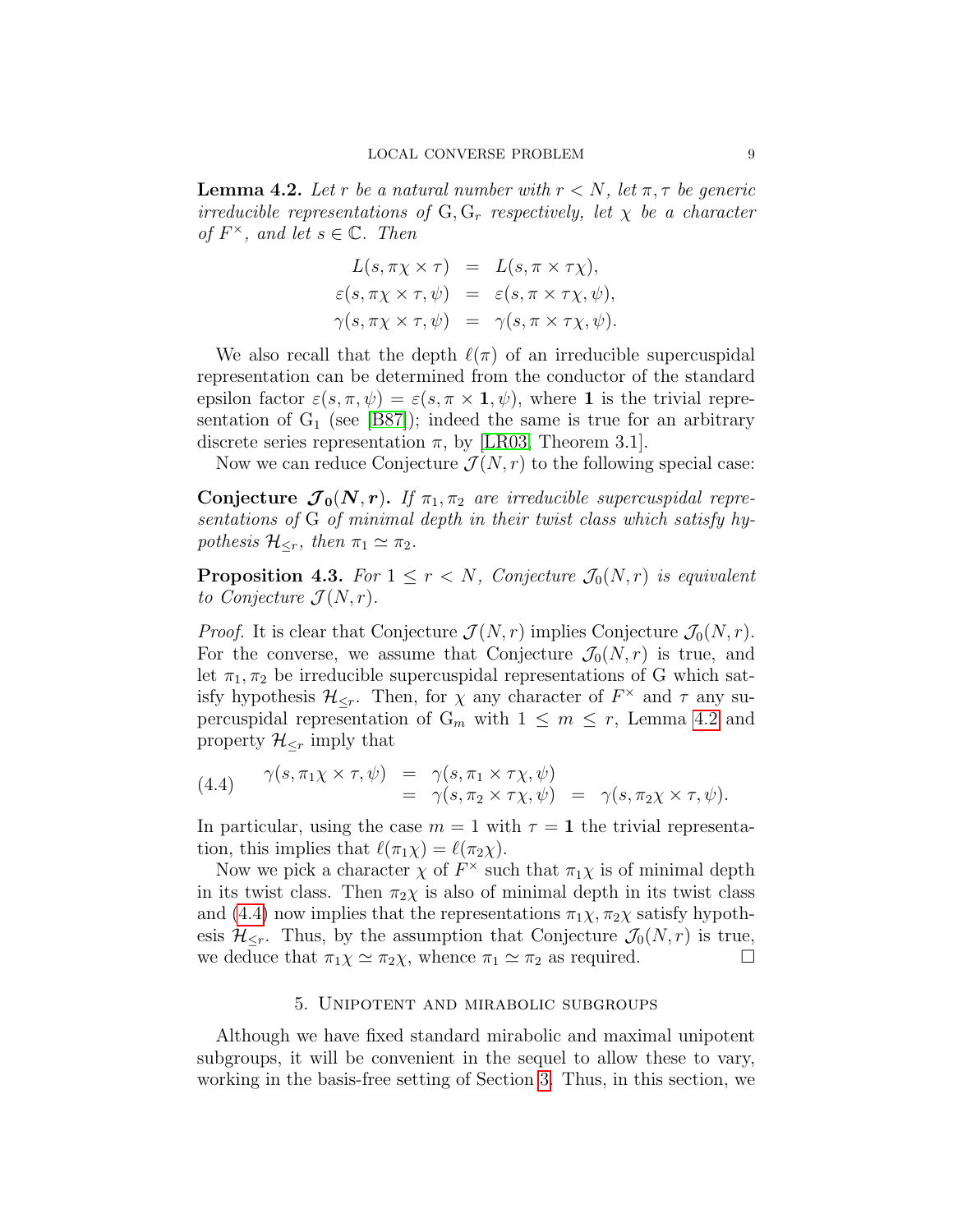gather some notation for arbitrary mirabolic and maximal unipotent subgroups.

A maximal flag in V

$$
\mathcal{F} = \{0 = V_0 \subset V_1 \subset \cdots \subset V_{N-1} \subset V_N = V\},\
$$

with  $\dim_F (V_i) = i$ , determines both a maximal unipotent subgroup  $U_{\mathcal{F}}$ and a mirabolic subgroup  $P_{\mathcal{F}}$  by

$$
U_{\mathcal{F}} = \{ g \in G \mid (g - 1)V_i \subseteq V_{i-1}, \text{ for } 1 \le i \le N \},
$$
  

$$
P_{\mathcal{F}} = \{ g \in G \mid (g - 1)V \subseteq V_{N-1} \}.
$$

Of course,  $P_{\mathcal{F}}$  does not depend on the whole flag  $\mathcal{F}$ , but  $U_{\mathcal{F}}$  does: there is a bijection between maximal flags in  $V$  and maximal unipotent subgroups of G.

Given now an ordered basis  $\mathcal{B} = (v_1, \ldots, v_N)$  of V we get a decomposition  $V = \bigoplus_{i=1}^{N} Y_i$ , where  $Y_i = \langle v_i \rangle_F$  is the F-linear span of  $v_i$ . We set  $A_{ij} = \text{Hom}_F(Y_j, Y_i)$  so that  $A = \bigoplus_{1 \le i,j \le N} A_{ij}$ , and define  $\mathbf{1}_{ij} \in A_{ij}$ by  $\mathbf{1}_{ij}(v_j) = v_i$ . Thus saying that  $a = (a_{ij})$  is the matrix of some  $a \in A$ with respect to  $\mathcal{B}$ , is the same as saying

$$
a=\sum_{1\leq i,j\leq N}a_{ij}\mathbf{1}_{ij}.
$$

We also get a maximal flag  $\mathcal{F}_{\mathcal{B}}$  by setting

$$
V_i = \bigoplus_{j=1}^i Y_j = \langle v_1, \dots, v_i \rangle_F.
$$

We denote the corresponding unipotent subgroup and mirabolic by  $U_{\mathcal{B}}$ and  $P_{\mathcal{B}}$  respectively. Finally, we get a nondegenerate character  $\psi_{\mathcal{B}}$ of  $U_{\mathcal{B}}$ , given by

$$
\psi_{\mathcal{B}}(u) = \psi_F\left(\sum_{i=1}^{N-1} u_{i,i+1}\right),\,
$$

where  $u \in U_{\mathcal{B}}$  and  $(u_{ij})$  is the matrix of u with respect to the basis  $\mathcal{B}$ . The same formula also defines a function  $\psi_{\mathcal{B}}$  on  $P_{\mathcal{B}}$  (though it is not a character).

The standard mirabolic subgroup, maximal unipotent subgroup, and nondegenerate character, are given by choosing B to be the standard basis of  $V = F^N$ .

# 6. Minimax strata

<span id="page-9-0"></span>In this section, for a minimax stratum [ $\mathfrak{A}, n, n-1, \beta$ ], we examine the relationship between the basis with respect to which  $\beta$  is in companion form and the order  $\mathfrak{A}$ .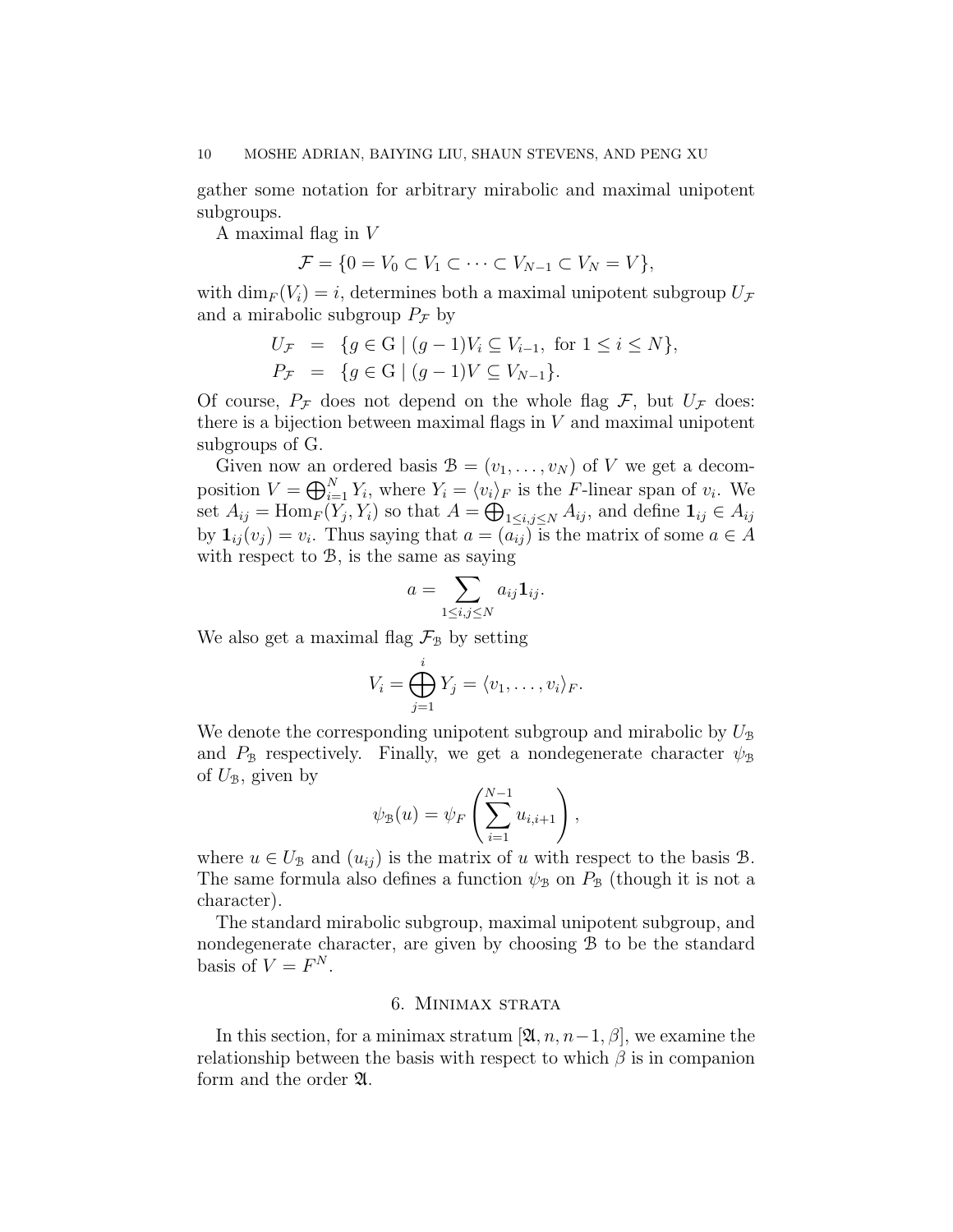We first recall some material from [\[BH98,](#page-14-9) Section 2]. Suppose  $\beta \in A$ is such that  $E = F[\beta]$  is a field extension of F of maximal degree N. We define the *function*  $\psi_{\beta}$  of A by

$$
\psi_{\beta}(x) = \psi_F \circ \text{tr}_{A/F}(\beta(x-1)), \text{ for } x \in A.
$$

There is an ordered basis  $\mathcal{B} = (v_1, \ldots, v_N)$  for V with respect to which

<span id="page-10-1"></span>
$$
\psi_\beta|U_{\mathcal{B}}=\psi_{\mathcal{B}}
$$

is the nondegenerate character associated to B. Indeed, there is, up to  $E^{\times}$ -conjugacy, a unique maximal unipotent subgroup U such that  $\psi_{\beta}$ is trivial on the derived group  $U^{\text{der}}$ , and we have  $U_{\mathcal{B}} = U$ . More explicitly, if  $v_1 \in V$  is arbitrary, then putting

(6.1) 
$$
v_j = \beta^{j-1} v_1, \text{ for } 2 \le j \le N,
$$

gives a basis as required, and every such basis arises in this way. With respect to the basis B, the matrix of  $\beta$  is the companion matrix of the minimum polynomial of  $\beta$ .

The crucial (though trivial) observation is that we also have an equality of functions (not characters)

$$
\psi_{\beta}|P_{\mathcal{B}} = \psi_{\mathcal{B}}.
$$

Since  $E/F$  is maximal, there is a unique hereditary  $\mathfrak{\sigma}_F$ -order  $\mathfrak A$  in A normalized by  $E^{\times}$ ; more precisely, identifying V with E, it is given by the  $\mathfrak{o}_F$ -lattice chain  $\{\mathfrak{p}_E^i \mid i \in \mathbb{Z}\}$  so we have

<span id="page-10-3"></span><span id="page-10-0"></span>
$$
\mathfrak{A} = \{ x \in A \mid x \mathfrak{p}_E^i \subseteq \mathfrak{p}_E^i, \text{ for all } i \in \mathbb{Z} \}.
$$

It has  $\mathfrak{o}_F$ -period  $e(E/F)$ , and consequently  $\nu_{\mathfrak{A}}(\beta) = \nu_E(\beta)$ . We assume  $n = -\nu_{\mathfrak{A}}(\beta) > 0$  so that  $[\mathfrak{A}, n, 0, \beta]$  is a pure stratum, and then the restriction of the function  $\psi_{\beta}$  defines a character of  $U^{\left[\frac{n}{2}\right]+1}(\mathfrak{A});$ moreover, by [\(6.2\)](#page-10-0), we have an equality of characters

(6.3) 
$$
\psi_{\beta}|U^{\left[\frac{n}{2}\right]+1}(\mathfrak{A})\cap P_{\mathfrak{B}}=\psi_{\mathfrak{B}}.
$$

Now we have the following:

<span id="page-10-2"></span>**Lemma 6.4.** Suppose  $[\mathfrak{A}, n, 0, \beta]$  is a pure stratum such that the field  $E = F[\beta]$  is of maximal degree in A. Write B for the centralizer of E in A and  $\mathfrak{B} = \mathfrak{A} \cap B$ , and let P be any mirabolic subgroup of G. Then, for any integers  $k > m \geq 1$ , we have

$$
(U^m(\mathfrak{B})U^k(\mathfrak{A})) \cap P = U^k(\mathfrak{A}) \cap P.
$$

*Proof.* Notice that actually  $B = E$  and  $\mathfrak{B} = \mathfrak{o}_E$  in this situation. We pick an arbitrary uniformizer  $\varpi_E$  for E. We prove that, for any  $m \geq 1$ ,

$$
(U^m(\mathfrak{B})U^{m+1}(\mathfrak{A})) \cap P = U^{m+1}(\mathfrak{A}) \cap P,
$$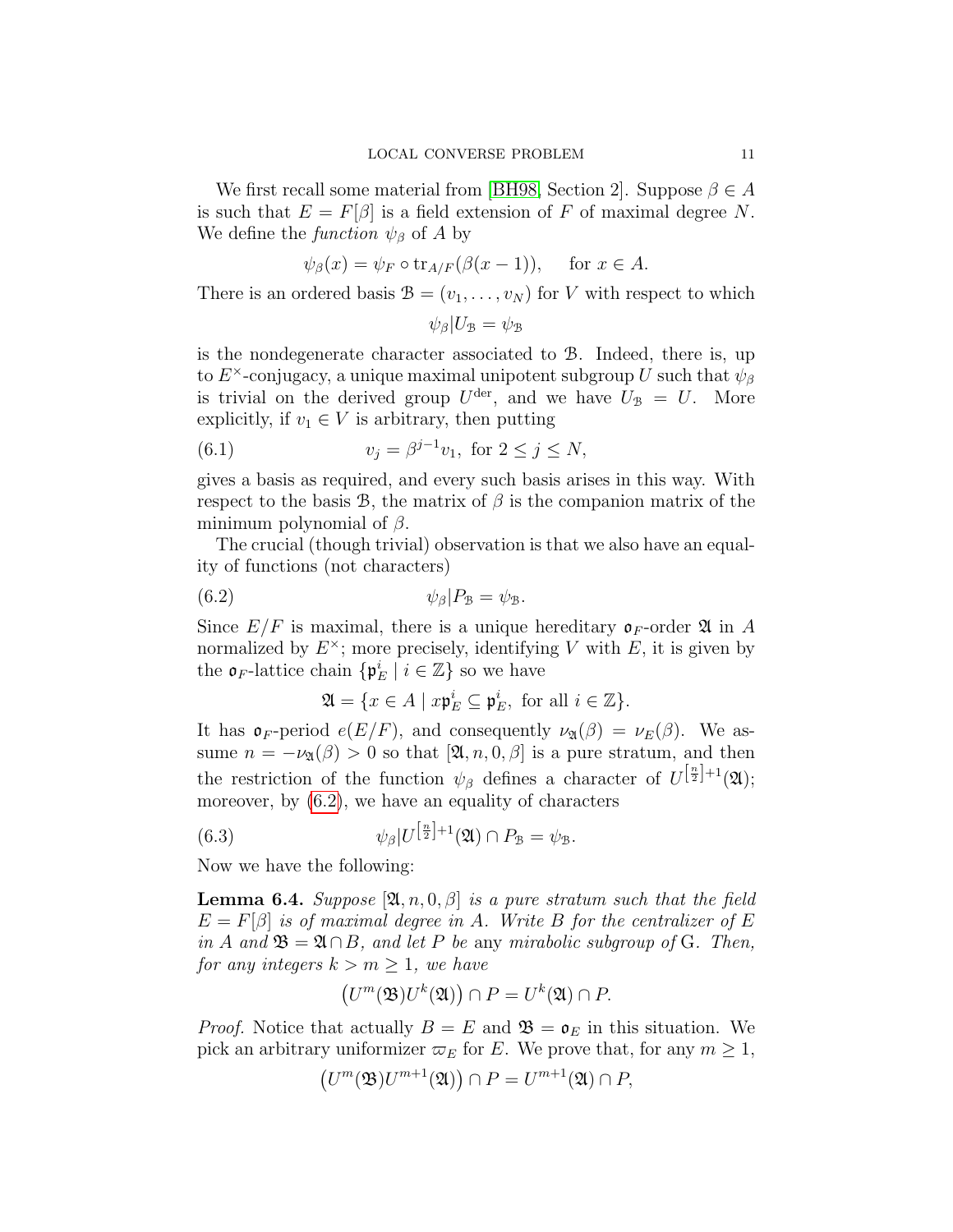and the result follows by iteration. This claim is equivalent to the following additive statement: setting  $P = \{p-1 \mid p \in P\}$ , we have

$$
\left(\mathfrak{p}_{E}^{m}+\mathfrak{P}^{m+1}\right)\cap\mathcal{P}=\mathfrak{P}^{m+1}\cap\mathcal{P},
$$

where  $\mathfrak{P} = \text{rad}(\mathfrak{A})$  as usual. So suppose  $x \in \mathfrak{p}_E^m$  and  $y \in \mathfrak{P}^{m+1}$  are such that  $z := x + y \in \mathcal{P}$ . In particular, z has eigenvalue 0, and the same is then true of  $\varpi_E^{-m}$  $E^{-m}z \in \mathfrak{o}_E + \mathfrak{P}$ , and of its image in  $\mathfrak{A}/\mathfrak{P}$ . However, this image is in  $k_E \hookrightarrow \mathfrak{A}/\mathfrak{P}$ , and the only element of  $k_E$  with eigenvalue 0 is 0 itself. Thus  $\varpi_E^{-m}$  $\mathbb{E}^{-m} z \in \mathfrak{P}$  and  $z \in \mathfrak{P}^{m+1}$ , as required.

If  $\mathcal{B} = (v_1, \ldots, v_N)$  is an ordered basis, we put  $Y_i = \langle v_i \rangle_F$  and  $A_{ij} =$  $\text{End}_F(Y_j, Y_i)$ , as before. We say that B is a *splitting basis for*  $\mathfrak A$  if

$$
\mathfrak{A} = \bigoplus_{1 \leq i,j \leq N} (\mathfrak{A} \cap A_{ij}).
$$

In particular, any basis with respect to which  $\mathfrak A$  is in standard form is a splitting basis. Any permutation of a splitting basis B is also a splitting basis; more generally, any basis obtained by a monomial change of basis from B is a splitting basis.

Now we specialize to the case of a minimax stratum  $[\mathfrak{A}, n, n-1, \beta];$ in this case, we prove that any basis B with respect to which  $\psi_{\beta}$  defines the nondegenerate character  $\psi_{\mathcal{B}}$  of  $U_{\mathcal{B}}$  is also a splitting basis for  $\mathfrak{A}$ .

<span id="page-11-0"></span>**Lemma 6.5.** Suppose  $[\mathfrak{A}, n, n-1, \beta]$  is a minimax stratum and let  $\mathfrak{B} =$  $(v_1, \ldots, v_N)$  be an ordered basis for V such that  $\psi_\beta|U_\beta$  is the nondegenerate character  $\psi_{\mathcal{B}}$ . Then B is a splitting basis for  $\mathfrak{A}$ . Moreover, writing  $Y_i = \langle v_i \rangle_F$  and  $A_{ij} = \text{End}_F(Y_j, Y_i)$ , for each  $1 \leq i, j \leq N$ the lattice  $\mathfrak{A} \cap A_{ij}$  depends only on i, j and the depth  $n/e(\mathfrak{A}|\mathfrak{o}_F)$  of the stratum.

*Proof.* The basis B is given as in [\(6.1\)](#page-10-1) so, identifying V with E via  $v_1 \mapsto$ 1, we may assume  $\mathcal{B} = (1, \beta, \dots, \beta^{N-1})$ . We put  $n = -\nu_E(\beta)$ ,  $e =$  $e(E/F) = e(\mathfrak{A}|\mathfrak{o}_F)$  and  $f = f(E/F)$ . Multiplication by *n* induces a bijection  $\mathbb{Z}/e\mathbb{Z} \to \mathbb{Z}/e\mathbb{Z}$ . Thus, for each  $i = 0, \ldots, e-1$ , there is a unique integer  $r_i$ , with  $0 \leq r_i < e$ , such that  $nr_i \equiv -i \pmod{e}$ . We write  $nr_i = d_i e - i$ ; then the fact that  $\beta$  is minimal implies that, for each  $i = 0, \ldots, e-1$ , the set

$$
\mathcal{B}'_i := \{ \varpi_F^{nk+d_i} \beta^{ek+r_i} \mid 0 \le k \le f-1 \}
$$

reduces to a basis for  $\mathfrak{p}_E^i / \mathfrak{p}_E^{i+1}$  $E^{i+1}$ . Thus the ordered basis  $\mathcal{B}'$ , obtained by ordering each  $\mathcal{B}'_i$  arbitrarily and then concatenating  $\mathcal{B}'_0, \ldots, \mathcal{B}'_{e-1}$ , is a splitting basis for  $\mathfrak A$  with respect to which  $\mathfrak A$  is in standard form. The change of basis matrix from  $\mathcal{B}'$  to  $\mathcal{B} = (1, \ldots, \beta^{ef-1})$  is monomial with entries from  $\varpi_F^{\mathbb{Z}}$ . Moreover, the  $(i, j)$  entry depends only on  $(i, j, n, e)$ ,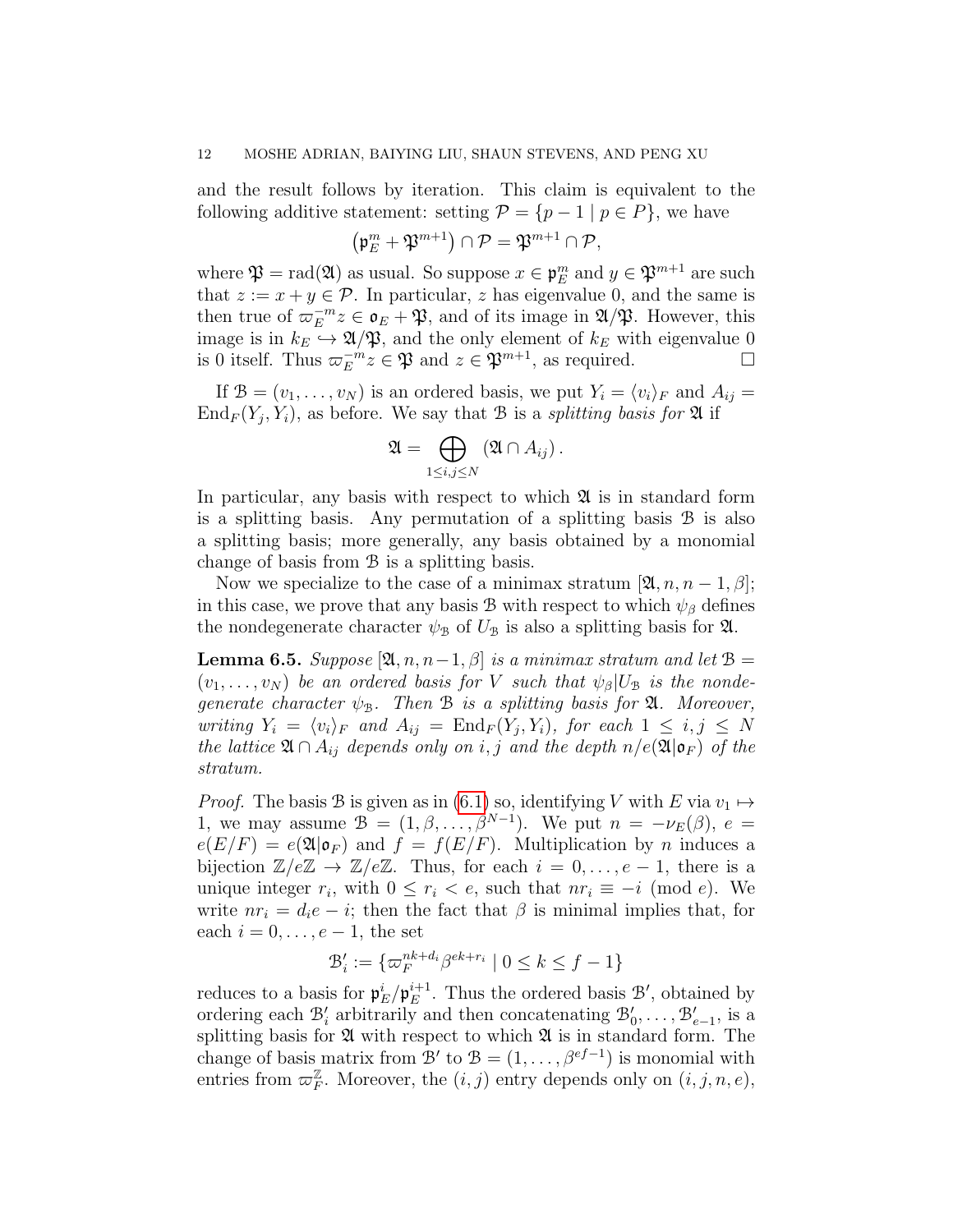and the result follows since  $n, e$  are determined by  $n/e$  as they are  $\Box$ coprime.

# 7. JACQUET'S CONJECTURE

Finally, we prove that if  $\pi_1, \pi_2$  are irreducible supercuspidal representations of G with the same depth and central character containing minimax strata, then they have a special pair of Whittaker functions. (It is somewhat remarkable that the equalities of depth and central character are sufficient here.) When  $N$  is prime, any positive depth supercuspidal of minimal depth in its twist class contains a minimax stratum, so Jacquet's conjecture will follow from Propositions [2.3](#page-5-1) and [4.3,](#page-8-3) together with the depth zero case from [\[JNS15,](#page-15-2) Corollary 1.7].

At this point, we need to recall a little more on the construction of the supercuspidal representations of G. Since it is all we will need, we only give definitions for representations which contain a minimax stratum. Thus, in the slightly different language of [\[BK93\]](#page-14-5), we are recounting the constructions of Carayol [\[C84\]](#page-14-7).

Let  $[\mathfrak{A}, n, n-1, \beta]$  be a minimax stratum, with  $E = F[\beta]$ . Associated to the simple stratum [ $\mathfrak{A}, n, 0, \beta$ ], we have the following compact open subgroups of G, contained in the normalizer  $\mathfrak{K}(\mathfrak{A})$ :

$$
H1 = H1(\beta, \mathfrak{A}) = U1(\mathfrak{o}_E)U^{\left[\frac{n}{2}\right]+1}(\mathfrak{A}),
$$
  
\n
$$
J1 = J1(\beta, \mathfrak{A}) = U1(\mathfrak{o}_E)U^{\left[\frac{n+1}{2}\right]}(\mathfrak{A}),
$$
  
\n
$$
J = J(\beta, \mathfrak{A}) = U0(\mathfrak{o}_E)U^{\left[\frac{n+1}{2}\right]}(\mathfrak{A}),
$$
  
\n
$$
\mathbf{J} = \mathbf{J}(\beta, \mathfrak{A}) = E\timesU^{\left[\frac{n+1}{2}\right]}(\mathfrak{A}).
$$

A simple character is then a character of  $H<sup>1</sup>$  which extends the character  $\psi_{\beta}$  of  $U^{\left[\frac{n}{2}\right]+1}(\mathfrak{A})$ . Given such a simple character  $\theta$ , there is a unique irreducible representation  $\eta$  of  $J^1$  which contains  $\theta$  on restriction to  $H^1$ (indeed, it is a multiple). An extended maximal simple type is then an irreducible representation  $\Lambda$  of **J** which extends  $\eta$ . Given such a maximal simple type, the representation

# c-ind ${}_{\bf J}^{\rm G}\Lambda$

is irreducible and supercuspidal and, moreover, every irreducible supercuspidal representation containing  $\theta$  arises in this way.

Any irreducible supercuspidal representation  $\pi$  containing a minimax stratum  $[\mathfrak{A}, n, n-1, \beta]$  contains some simple character  $\theta$  associated to a simple stratum  $[\mathfrak{A}, n, 0, \beta'],$  with  $[\mathfrak{A}, n, n-1, \beta']$  minimax and equivalent to  $[\mathfrak{A}, n, n-1, \beta]$ . Thus  $\pi$  also contains  $[\mathfrak{A}, n, n-1, \beta']$  and we may assume  $\beta' = \beta$ .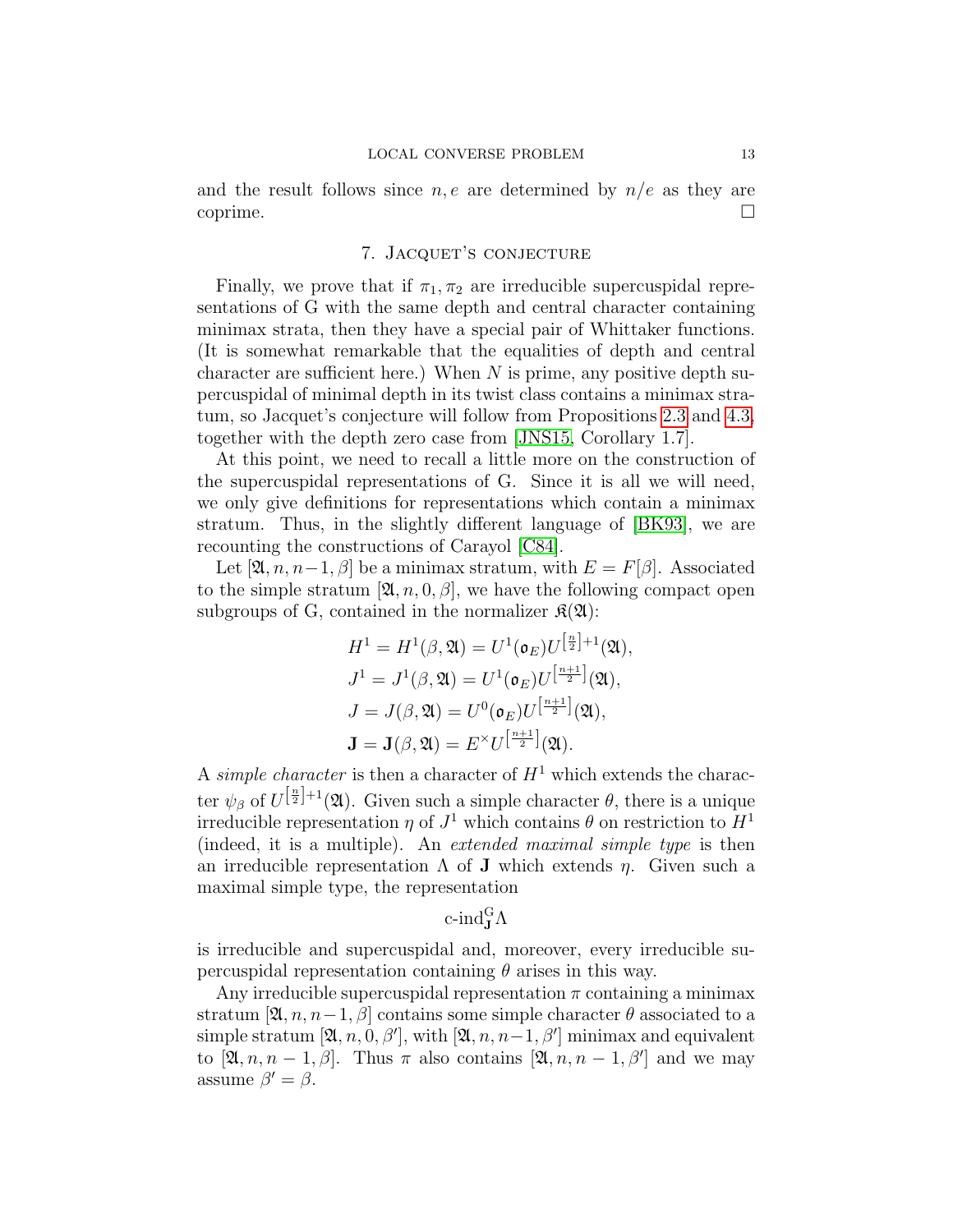#### 14 MOSHE ADRIAN, BAIYING LIU, SHAUN STEVENS, AND PENG XU

Recall that we need to exhibit a special pair of Whittaker functions. In [\[PS08\]](#page-15-6), Whittaker functions are constructed which carry the properties that we need. We record the result in a form that does not require additional background. Recall first (see §[6\)](#page-9-0) that to  $\beta$  we associate a basis  $\mathcal{B}$  and a unipotent subgroup  $U_{\mathcal{B}}$  such that

$$
\psi_{\beta}|U_{\mathcal{B}}=\psi_{\mathcal{B}}
$$

is the nondegenerate character associated to B.

<span id="page-13-1"></span>Proposition 7.1 ([\[PS08,](#page-15-6) Theorem 5.8], [\[JNS15,](#page-15-2) §4.3]). There exists a Whittaker function W for  $\pi$  such that  $\text{Supp}(W) \subseteq U_{\mathcal{B}}$  and such that, for  $q \in P_{\mathcal{B}}$ ,

$$
W(g) = \begin{cases} \psi_{\mathcal{B}}(u)\theta(h) & \text{if } g = uh \in (J^1 \cap U_{\mathcal{B}})H^1, \\ 0 & \text{otherwise.} \end{cases}
$$

Our main result is:

<span id="page-13-0"></span>**Proposition 7.2.** For  $i = 1, 2$ , let  $\pi_i$  be a (positive depth) unitarizable supercuspidal representation of G containing a minimax stratum. Suppose that  $\pi_1, \pi_2$  have the same depth and the same central character. Then  $\pi_1, \pi_2$  have a special pair of Whittaker functions.

We remark that a special case of this result, in the case of *simple* supercuspidal representations, was proved in [\[AL15,](#page-14-2) Theorem 4.6].

*Proof.* For  $i = 1, 2$ , let  $[\mathfrak{A}_i, n_i, n_i - 1, \beta_i]$  be a minimax stratum of period  $e_i = e(\mathfrak{A}_i | \mathfrak{o}_F)$  contained in  $\pi_i$ , with the property that  $\pi_i$  also contains a simple character  $\theta_i$  of  $H_i^1 = H^1(\beta_i, \mathfrak{A}_i)$ . Since the representations have the same depth we have  $n_1/e_1 = n_2/e_2$ ; since they are minimax, we have  $gcd(n_i, e_i) = 1$  and we may write  $n = n_1 = n_2$ and  $e = e_1 = e_2$ .

Fix  $v \in V$  and let  $g \in G$  be the change of basis matrix from the basis  $\mathcal{B} = (v, \beta_1 v, \dots, \beta_1^{N-1} v)$  to  $(v, \beta_2 v, \dots, \beta_2^{N-1} v)$ . Then, replacing the stratum  $[\mathfrak{A}_2, n, n-1, \beta_2]$  and the simple character  $\theta_2$  by their conjugates by g, we can assume that both  $\beta_i$  are in companion matrix form with respect to B, i.e.  $\beta_1^{j-1}$  $j^{-1}v = \beta_2^{j-1}$  $j^{-1}v$ , for  $1 \leq j \leq N$ . By Lemma [6.5,](#page-11-0) the hereditary orders coincide:  $\mathfrak{A}_1 = \mathfrak{A}_2 = \mathfrak{A}$ . By Lemma [6.4,](#page-10-2) we have  $H_i^1 \cap P_{\mathcal{B}} = U^{\left[\frac{n}{2}\right]+1}(\mathfrak{A}) \cap P_{\mathcal{B}}$  so, by [\(6.3\)](#page-10-3), we have

$$
\theta_i|H_i^1 \cap P_{\mathcal{B}} = \psi_{\mathcal{B}},
$$

independent of *i*. Moreover, we then have  $\text{Hom}_{H_i^1 \cap U_{\mathcal{B}}}(\theta_i, \psi_{\mathcal{B}}) \neq 0$ .

We abbreviate  $J_i^1 = J^1(\beta_i, \mathfrak{A})$  and  $\mathbf{J}_i = \mathbf{J}(\beta_i, \mathfrak{A})$ , and denote by  $\eta_i$ the unique irreducible representation of  $J_i^1$  containing  $\theta_i$ . Then we also have  $\text{Hom}_{J_i^1 \cap U_{\mathcal{B}}}(\eta_i, \psi_{\mathcal{B}}) \neq 0$ , by [\[PS08,](#page-15-6) Theorem 2.6]. Writing  $\pi_i =$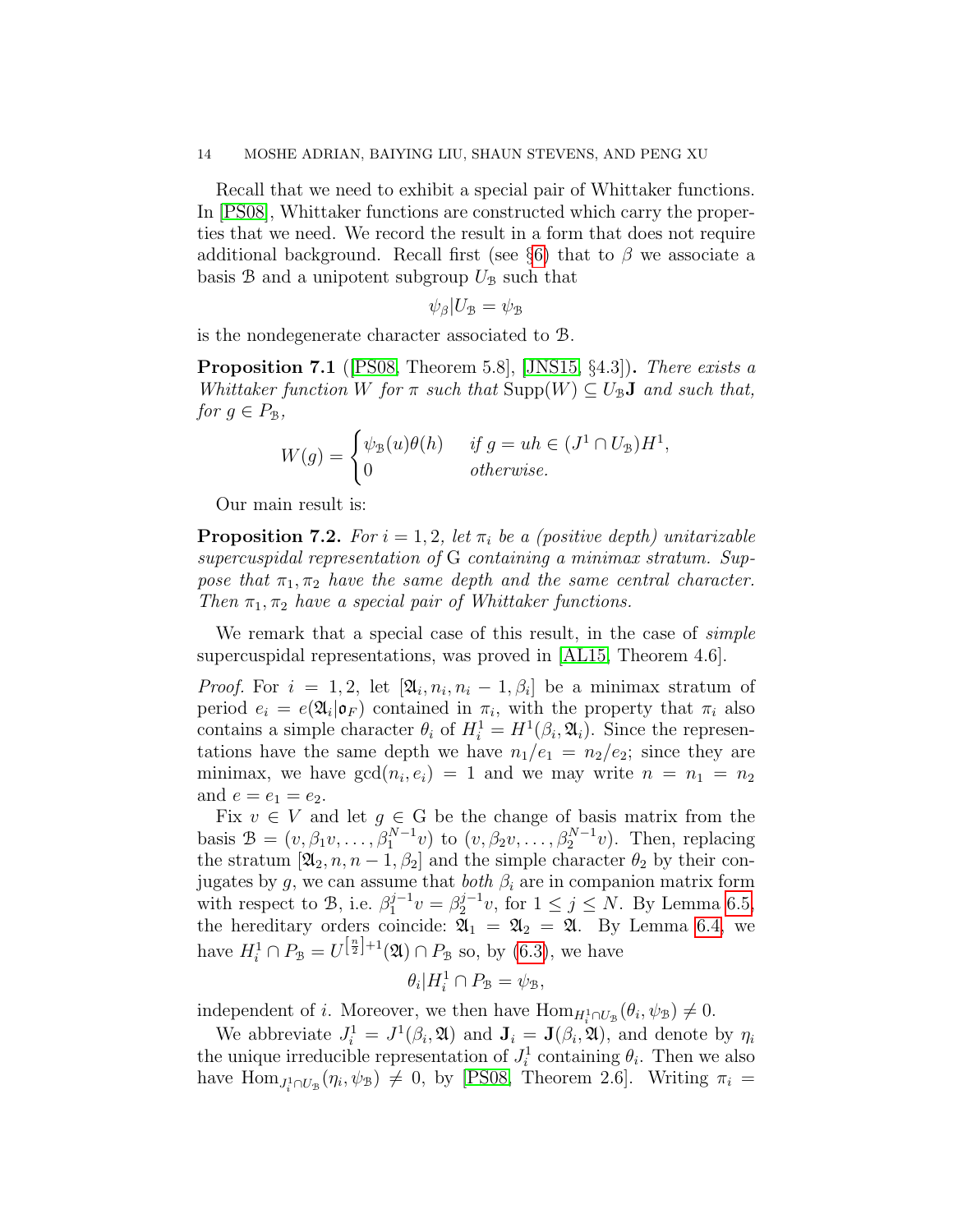c-ind $\mathcal{G}_{\mathbf{J}_i}$   $\Lambda_i$ , with  $\Lambda_i$  extending  $\eta_i$ , we have  $\mathbf{J}_i \cap U_{\mathcal{B}} = J_i^1 \cap U_{\mathcal{B}}$  and we see that  $\text{Hom}_{\mathbf{J}_i \cap U_{\mathcal{B}}}(A_i, \psi_{\mathcal{B}}) \neq 0$ . Thus we have a Whittaker function  $W_i$  as constructed in Proposition [7.1](#page-13-1) relative to the pair  $(U_{\mathcal{B}}, \psi_{\mathcal{B}})$  and these coincide on  $P_{\mathcal{B}}$  since, for  $g \in P_{\mathcal{B}}$ ,

$$
W_i(g) = \begin{cases} \psi_{\mathcal{B}}(g) & \text{if } g \in (J_i^1 \cap U_{\mathcal{B}})(H_i^1 \cap P_{\mathcal{B}}), \\ 0 & \text{otherwise.} \end{cases}
$$

Putting  $\mathbf{K} = \mathfrak{K}(\mathfrak{A})$ , both  $W_i$  are **K**-special (see [\[JNS15,](#page-15-2) Lemma 4.2]) so we have found a special pair of Whittaker functions.

#### **Corollary 7.3.** For N prime, Conjecture  $\mathcal{J}(N, \frac{N}{2})$  $\frac{N}{2}$ ) is true.

*Proof.* Let  $\pi_1, \pi_2$  be unitarizable supercuspidal representations of G satisfying hypothesis  $\mathcal{H}_{\leq [N/2]}$ , and of minimal depth in their twist classes. In particular, from hypothesis  $\mathcal{H}_1$ , the representations  $\pi_1, \pi_2$  have the same central character and depth. If both have depth zero then they are equivalent by [\[JNS15,](#page-15-2) Corollary 1.7], so we assume they are of positive depth. Since N is prime,  $\pi_1, \pi_2$  both contain minimax strata, so Proposition [7.2](#page-13-0) implies that they have a special pair of Whittaker functions, and Proposition [2.3](#page-5-1) implies that  $\pi_1 \simeq \pi_2$ . Thus Conjecture  $\mathcal{J}_0(N, [\frac{N}{2}$  $\frac{N}{2}$ ) is true, and the result now follows from Proposition [4.3.](#page-8-3)

### **REFERENCES**

- <span id="page-14-2"></span>[AL15] M. Adrian and B. Liu, *Some results on simple supercuspidal representations* of  $GL_n(F)$ . To appear in J. of Number Theory, 2015,  $arXiv:1310.2585v4$ .
- <span id="page-14-8"></span>[B87] C. Bushnell, Hereditary orders, Gauss sums and supercuspidal representations of  $GL_N$ . J. Reine Angew. Math. **375/376** (1987), 184–210.
- <span id="page-14-5"></span>[BK93] C. Bushnell and P. Kutzko, The admissible dual of  $GL_N$  via restriction to compact open subgroups. Annals of Mathematics Studies, 129. Princeton University Press, Princeton, NJ, 1993.
- <span id="page-14-9"></span>[BH98] C. Bushnell and G. Henniart, Supercuspidal representations of  $GL_n$ : explicit Whittaker functions. J. Algebra 209 (1998), 270–287.
- <span id="page-14-6"></span>[BH06] C. Bushnell and G. Henniart, The local Langlands conjecture for  $GL(2)$ . Grundlehren der Mathematischen Wissenschaften, 335. Springer-Verlag, Berlin, 2006.
- <span id="page-14-1"></span>[BH14] C. Bushnell and G. Henniart, Langlands parameters for epipelagic representations of  $GL_n$ . Math. Ann. **358** (2014), no. 1–2, 433–463.
- <span id="page-14-7"></span>[C84] H. Carayol, Représentations cuspidales du groupe linéaire. Ann. Sci. École Norm. Sup. (4) 17 (1984) 191–225.
- <span id="page-14-3"></span>[Ch96] J.-P. Chen, Local factors, central characters, and representations of the general linear group over non-Archimedean local fields. Thesis, Yale University, 1996.
- <span id="page-14-0"></span>[Ch06] J.-P. Chen, The  $n \times (n-2)$  local converse theorem for GL(n) over a p-adic field. J. Number Theory 120 (2006), no. 2, 193-205.
- <span id="page-14-4"></span>[CPS99] J. Cogdell and I. Piatetski-Shapiro, *Converse theorems for*  $GL_n$ . II, J. Reine Angew. Math. 507 (1999), 165–188.